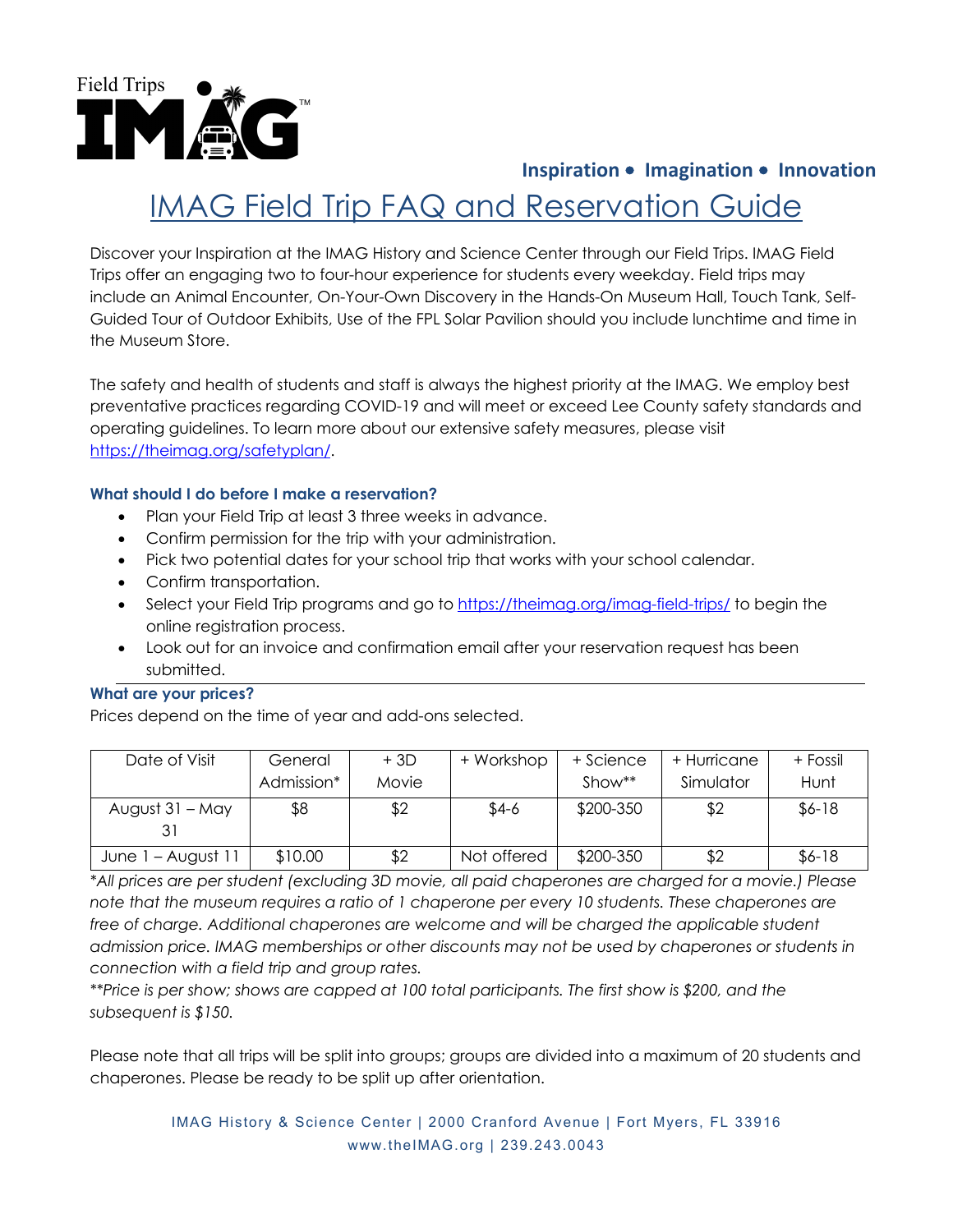Field trip lunches are available for purchase as boxed lunches. For more information, please visit: https://theimag.org/boxed-lunch-menu/. Groups may also choose to bring their own bagged lunch. Please note that refrigeration will not be provided.

### **How do I reserve a field trip?**

- Visit our Field Trip web page at https://theimag.org/imag-field-trips/ and click on 'Reserve Your Trip.'
- Please review the 'Know Before you Go' Packet the complete and submit the online reservation form.
- After your reservation request is submitted, if the date requested is available, an invoice will be emailed to the contact person on the request form within five (5) business days.

### **How do I pay for my visit?**

Field trip reservations are on a first-come, first-served basis. Reservations must be paid before or on the day of the trip. Failure to pay may result in the forfeit of your scheduled programming and or admission inside the museum. Trips can be paid with either a check or a credit card. Please make sure to include your invoice/order number. Please make checks payable to **"IMAGINARIUM GROUP INC"** and mail to:

> IMAG Reservations Department 2000 Cranford Ave Fort Myers, FL 33916

Purchase Orders: Public Schools may submit a PO if payment is not made the day of the trip.

Please contact our Finance Department to make the appropriate payment method if payment will not be made the day of the trip.

The museum requires one payment to be made for each reservation. The lead teacher is responsible for collecting payment from additional chaperones attending the field trip before arrival. Any chaperones not included in the reservation and paying separately will pay the regular museum admission rate. Museum membership and guest passes/vouchers are not valid for field trip entrance.

#### **What if my final count of students changes?**

The final count of students is required five (5) business days before the visit. Payment based on that final count will be required in full at the time of arrival for the field trip, regardless of the day of absences from students. Additional students and chaperones may be added at the group rate upon arrival. Still, there is no guarantee that they will participate in the scheduled venues/shows with the larger group and are subject to availability.

#### **What time do field trips take place?**

Field trips at the IMAG without add-ons are a maximum of 2 hours. Typically, field trips begin at 10:00 a.m. Groups are expected to arrive on time for their trips. NOTE: Late groups might miss scheduled activities and not have an opportunity to reschedule for later shows or receive a refund.

## **Cancellations**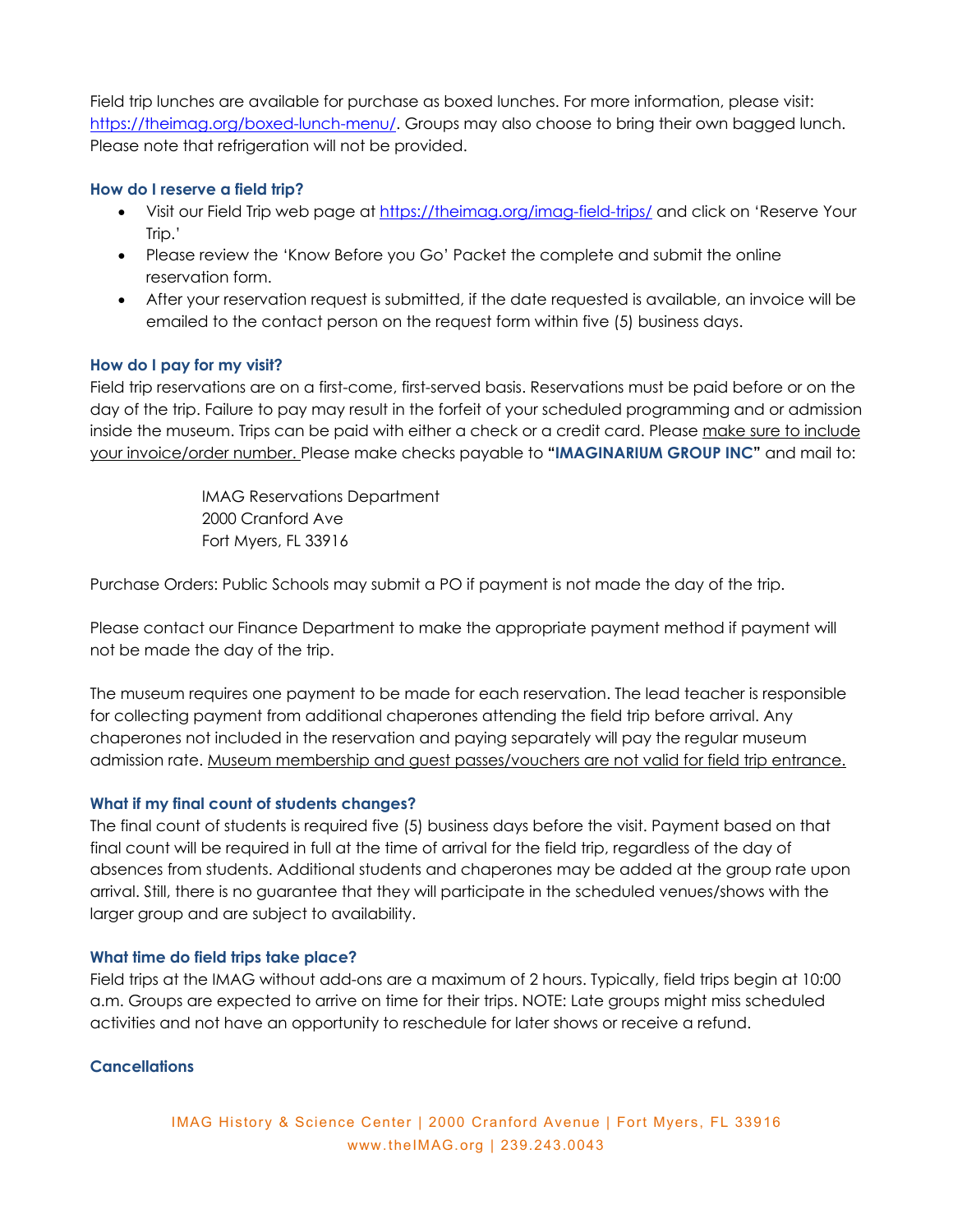If you must cancel your field trip, please send written cancellation no later than 5 business days before your visit. Written cancellations must be sent via email (resevervations@theimag.org). A 48 hours' notice is required to change a reservation. If a no-call no-show happens, a cancellation fee will be charged. We will make every attempt to move a reservation to your preferred date; however, we do book up fast, so we cannot guarantee your requested backup date will be available. Any changes to your field trip must be made 24 hours in advance. Once at the IMAG, we cannot decrease your numbers.

For additional questions, please contact the reservations department at 239-243-0043 or reservations@theimag.org

## Plan Your Visit

## **Before Your Visit**

- Complete required school documentation (field trip permission forms, transportation forms, etc.).
- Secure chaperones for the trip and ensure that they are aware of arrival and departure times.
- Confirm your final headcount. Chaperones not included in the reservation and paying separately will pay the regular museum admission rate.
- Confirm that all students know to bring a bagged lunch unless purchased from us.
- Review field trip educator resources located at https://theimag.org/imag-field-trips/

### **Day Before Your Field Trip**

- Assign student groups to chaperones (10 students per one chaperone required); groups can be split into a maximum of 25 participants (students and chaperones).
- Prepare final payment, which is due upon check-in at the IMAG. Final payment is due in the form of a single check, cash, or credit card via one transaction. No refunds will be issued after the payment has been received.
- Remind students of proper museum etiquette as outlined in the field trip confirmation documentation.

#### **Day of Field Trip: Arrival**

- Please arrive on time for your scheduled trip. Museum Staff will direct bus drivers to the appropriate drop-off location. NOTE: There is a designated Bus Parking; IMAG Staff will direct drivers to appropriate spots.
- Upon arrival, the lead teacher will need to go to ticketing to pay any remaining balance for the field trip.
- Lunches brought to the museum will be unloaded from the bus by the teachers and chaperones and pre-collected placed in the provided lunch carts. (Note: Refrigeration is not available.)
- Purchased lunches will be brought to your group at your assigned lunchtime.
- If you are running late for any reason, please contact the Front Desk at 239-243-0043.

## **Day of Field Trip: During Your Visit**